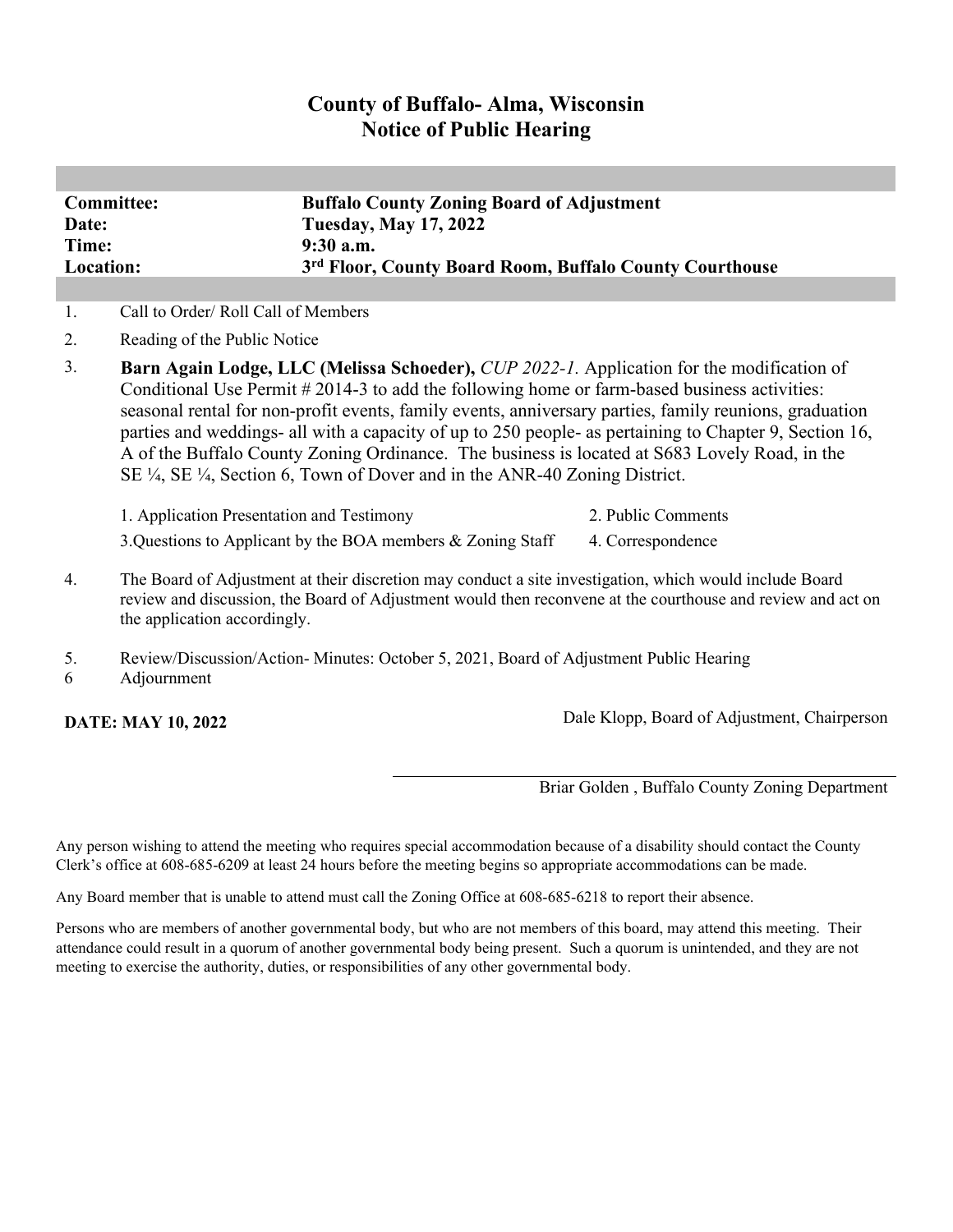## **Buffalo County Minutes**

| <b>Committee:</b>                    | Zoning Board of Adjustment |
|--------------------------------------|----------------------------|
| <b>Date:</b>                         | October 5, 2021            |
| Electronic and Hand Ceny Eline Date: |                            |

### **Electronic and Hard Copy Filing Date:**

The Board of Adjustment public hearing was called to order at 9:00 a.m. by Chairman Dale Klopp. Ron Kazmierczak, Dale Klopp, and Barry Drazkowski were all present.

Others present for all, or part of the public hearing include Michael Owecke, Zoning Administrator, Anissa Glaus, Zoning Administrative Assistant, Briar Golden, Zoning Specialist, and Jim Devlin, Applicant.

**Applicant presentation and testimony:** Jim Devlin explained that him and his wife own property currently with a camper placed on it. They would like to put a shed up, and spend a little more time up here, and have purchased a prebuilt 12 x 32 shed, will finish it, and make it livable. He needs 3 permits: non-plumbing, zoning for cabin, and fire number/address. Pony Lane is a private road, ordinance states that no more than 4 dwellings can be located off a private road. Town board is okay with a 5<sup>th</sup> dwelling if BOA approves it. He does not intend to use it as a full-time residence, just seasonal.

**Public Comments:** There were no public comments.

## **Questions to Applicant by BOA Members and Zoning Staff:**

Ron Kazmierczak questioned about the access points and easements, to which Jim Devlin explained the location of the easement. Barry Drazkowski asked about the plumbing permit and what type of sanitary he would have. Mike Owecke explained that there would be a nonplumbing permit and that since Jim Devlin is getting a recreational dwelling permit, he would not need a well or septic and can just have an outhouse.

Barry Drazkowski questioned the difference between a shed and a dwelling, as a shed is what Jim Devlin states, he is putting on the parcel and whether it could become a single-family dwelling instead of a recreational dwelling. Michael Owecke explained that a recreational dwelling isn't used year-round, and is more of a seasonal spot, used for recreation, such as hunting, etc. Traffic won't be as busy with a recreational dwelling versus a single-family, yearround dwelling.

Barry also questioned if it is permanent and if it can switch to permanent once it is finalized. Michael Owecke explained that conditions can be placed on variances stating that, to become a single-family dwelling at some point, the road needs to be brought up to a town road.

Mike Owecke pointed out that there is already a permanent structure up there and advised Jim that since the permit isn't officially approved yet, there will be an after the facet fee upon approval.